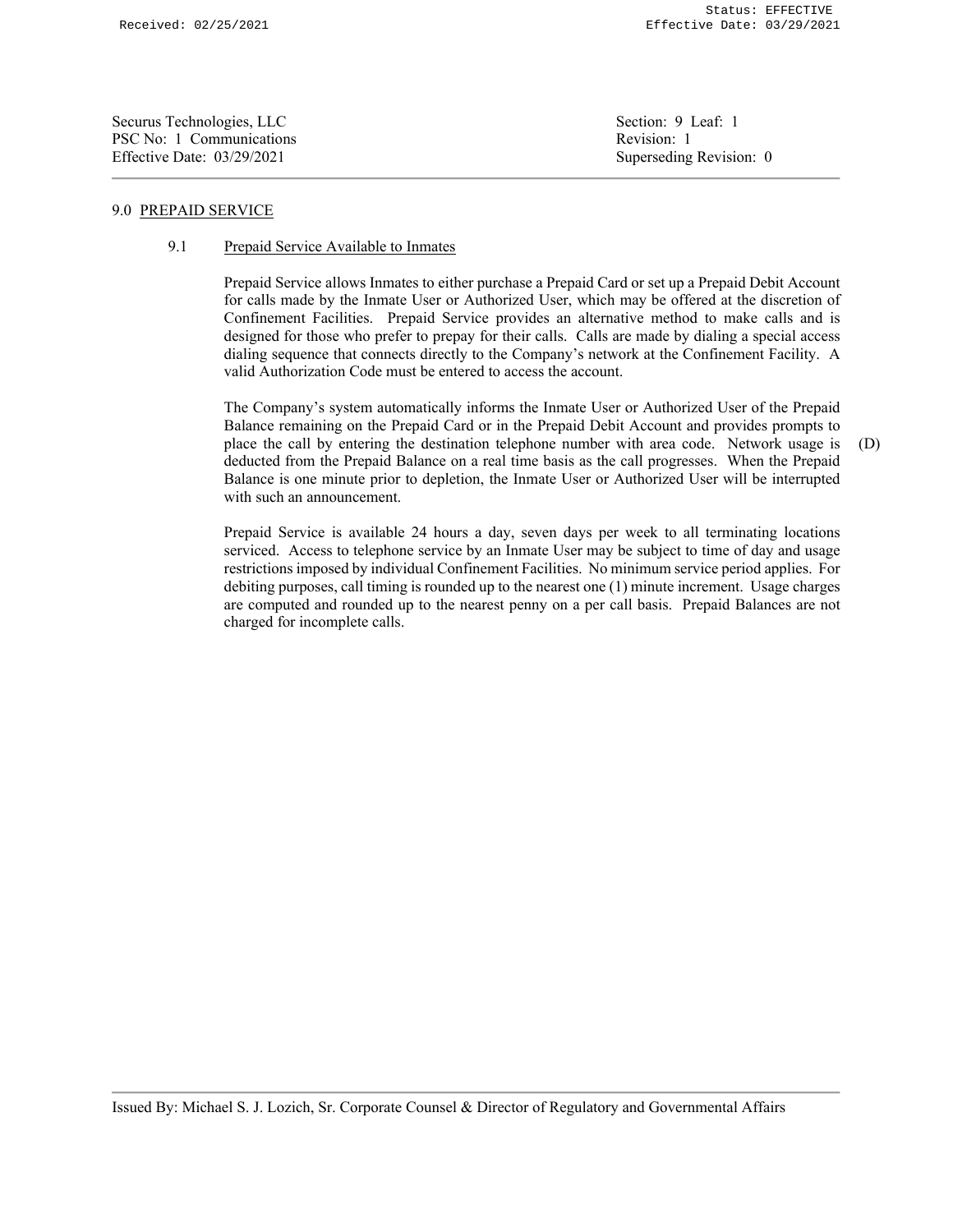| Securus Technologies, LLC    | Section: 9 Leaf: 2    |
|------------------------------|-----------------------|
| PSC No: 1 Communications     | Revision: 0           |
| Effective Date: $04/10/2020$ | Superseding Revision: |

## 9.1.1 Prepaid Card

 The Confinement Facilities that offer the option of Prepaid Cards may purchase Prepaid Cards directly from the Company. Inmates then purchase the cards from authorized personnel at the Confinement Facilities. The Company does not engage in direct monetary transactions with the Inmate. The Inmate may purchase a Prepaid Card in denominations determined by the Confinement Facility. The Company assigns an Authorization Code to the Prepaid Card and provides instructions for accessing and using the service. Prepaid Cards are offered only to Inmates at Confinement Facilities and not to the general public. Prepaid Cards are valid from one year of the date of issuance. Unused Prepaid Balances may be used by the Inmate User or Authorized User following release from the Confinement Facility only through the Company's network by dialing a special toll-free access number.

 Prepaid Card Service is not distance or time of day sensitive. Holiday discounts do not apply. Unused Prepaid Balances are not refundable, nor may Prepaid Cards be replenished upon the depletion of the Prepaid Balance. Inmates may purchase additional cards, as permitted by their Confinement Facility.

# 9.1.2 Prepaid Debit Account

For a Prepaid Debit Account, the Inmate may set up the account through the facility administrators with an initial payment typically through the Inmate's commissary account. The Inmate is assigned an Authorization Code and provided instructions for accessing and using the service. Upon the depletion of the Prepaid Balance, the Prepaid Debit Account may be replenished by depositing funds into the account via the facility administrator. Prepaid Debit Accounts are considered dormant if there is no activity for 180 days. Inactive accounts will be removed from the database. Following their release from the Confinement Facility, the Inmate may request a refund from the facility administrator.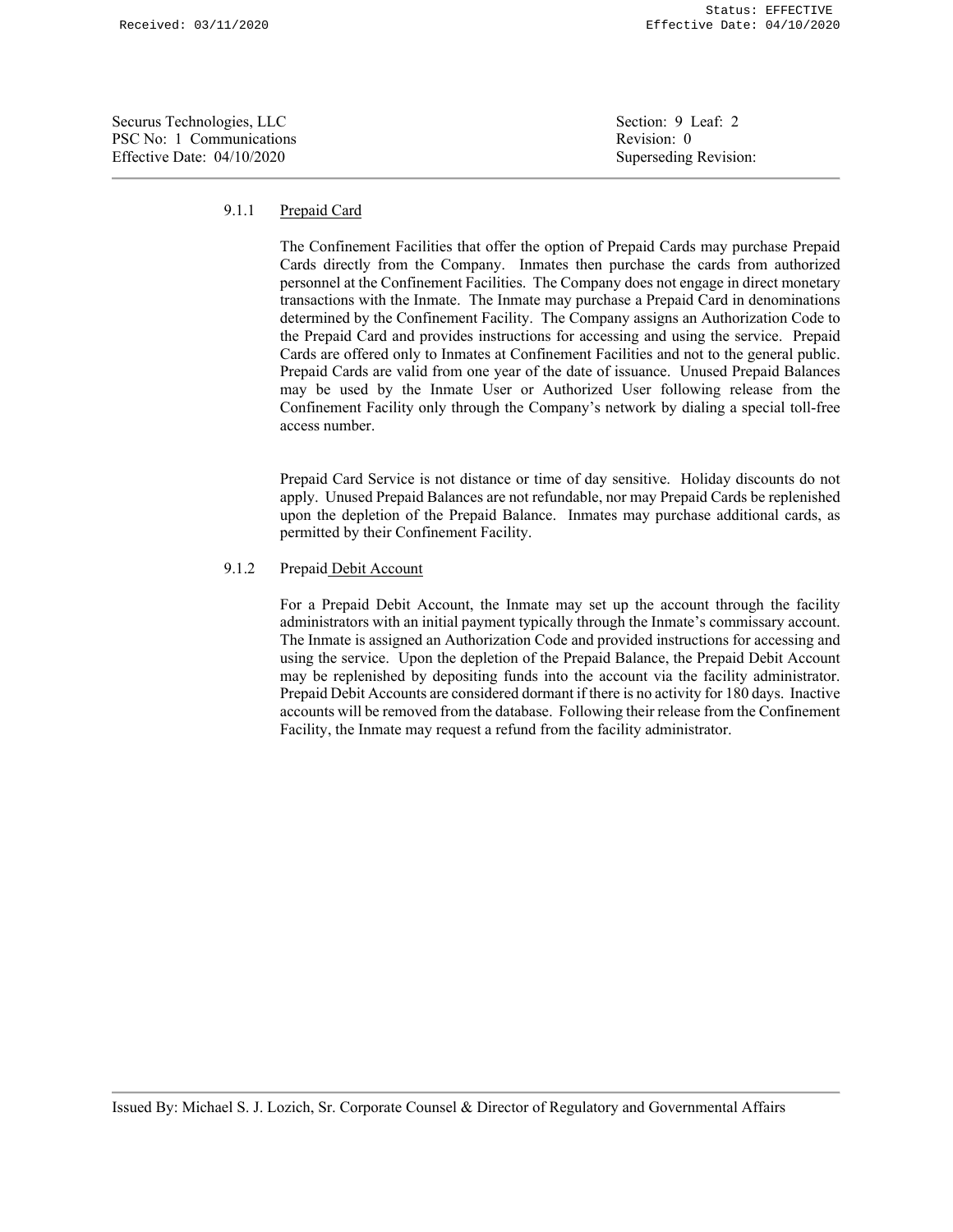| Securus Technologies, LLC    | Section: 9 Leaf: 3      |
|------------------------------|-------------------------|
| PSC No: 1 Communications     | Revision: 1             |
| Effective Date: $03/29/2021$ | Superseding Revision: 0 |

### 9.1.3 Securus Debit

Securus Debit is a prepaid telephone account offering made available to Inmates by the Company when permitted by the Confinement Facility. Securus Debit provides an alternative method for Inmates to prepay for and make calls. A Securus Debit account associated with the Inmate's Personal Identification Number (PIN) is automatically established by the Company. Inmates fund and replenish their Securus Debit account through electing to transfer funds from either their facility's inmate trust fund or commissary account to their Securus Debit account. Securus Debit accounts may also be funded by inmate friends and family members via the Company's points-of-sale. Funds placed in this account become the property of the inmate.

Securus Debit calls are processed by dialing a special access dialing sequence that connects directly to the Company's network at the Confinement Facility. Inmates must enter a valid Authorization Code to access their Securus Debit account. The Company's system automatically informs the Inmate of the prepaid balance remaining on the Securus Debit account prior to each call, provides prompts to place the call by entering the destination telephone number, and informs the Inmate of the rates for the call being attempted. Call charges are deducted from the prepaid account balance on a real-time basis as the call progresses. During a Securus Debit call, when the prepaid account balance is one minute prior to depletion, the Inmate will be interrupted with such an announcement.

Securus Debit services are available twenty-four (24) hours a day, seven (7) days per week to all terminating locations serviced. Access to such telephone services by an Inmate may be subject to time-of-day and usage restrictions imposed by individual Confinement Facilities. No minimum service period applies. For debiting purposes, call timing is rounded up to the nearest one (1) minute increment. Usage charges are computed and rounded up to the nearest one (1) cent on a per call basis. Prepaid balances are not charged for incomplete calls.

Refunds of unused Securus Debit account balances are issued by the entity controlling the actual cash deposits, which is either the Company, the commissary, the Confinement Facility or its agent, depending on the specific arrangements, unless otherwise directed by state law. Depending on the entity issuing the refund, refund fees and/or minimum refund amounts may apply. The prepaid balance expires ninety (90) days from the date of the last call placed on the Securus Debit account unless alternative arrangements are expressly requested by the Confinement Facility. No refunds of unused balances will be issued after the expiration date.

(T)

Issued By: Michael S. J. Lozich, Sr. Corporate Counsel & Director of Regulatory and Governmental Affairs

(T)

(D)